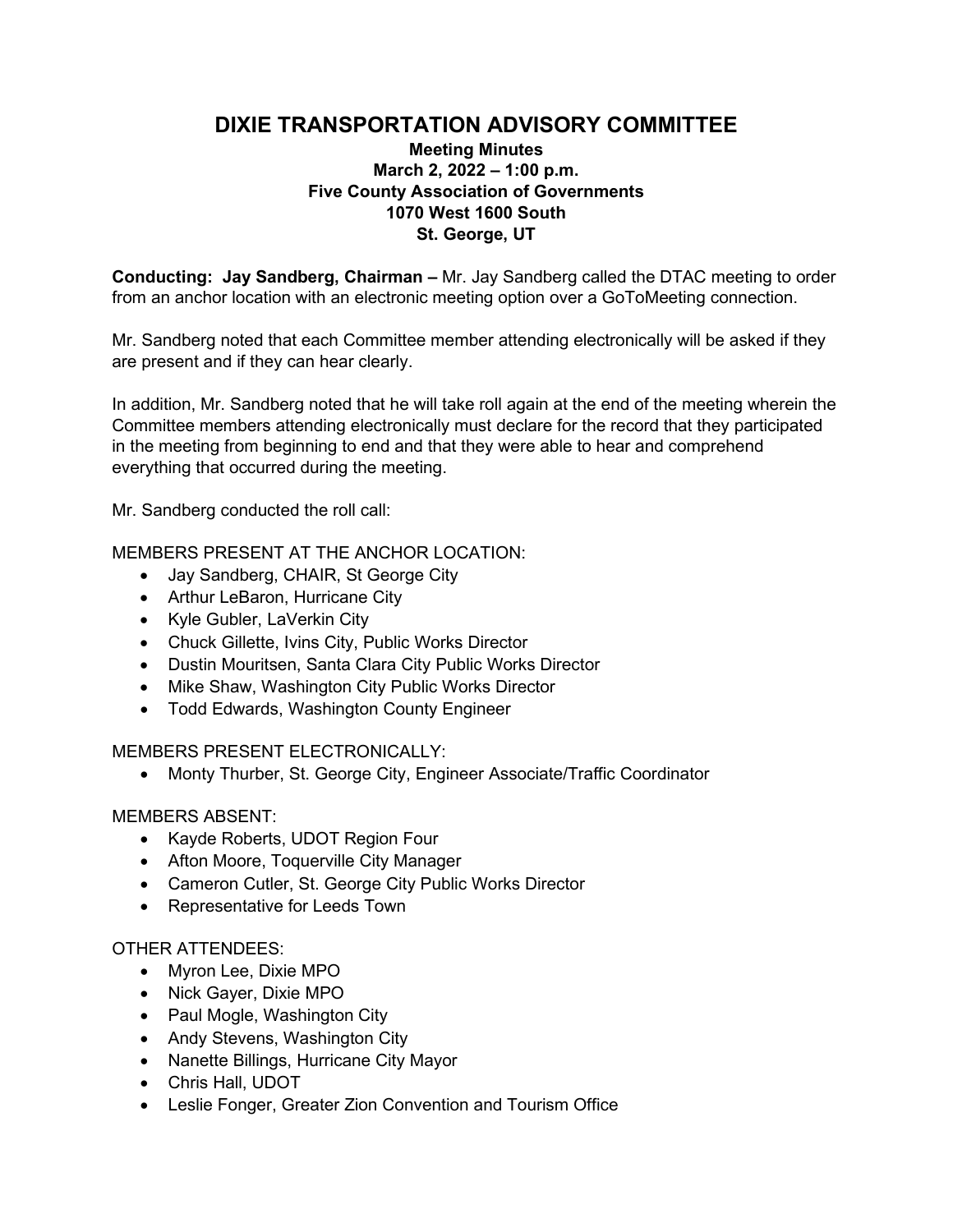- Susan Crook, Conserve SWU
- Elden Bingham, UDOT
- Taylor Ricks
- Brady Shakespeare, Jones and DeMille Engineering
- Max Backlund, Kem C. Gardner Institute
- Mallory Bateman, Kem C. Gardner Institute
- Other attendees were present but did not introduce themselves.

Chairman Sandberg noted that a quorum was present and called for the meeting to continue.

Chairman Sandberg also welcomed visitors who were in attendance.

- 1. ADMINISTRATIVE:
	- A. Consider Minutes from February 2, 2022. Arthur LeBaron noted a correction for the minutes; paragraph E reference to 3000 W should be 3000 E.

**Chairman Sandberg called for an approval of the minutes as corrected. Arthur LeBaron made a motion to approve the minutes with the correction noted. Kyle Gubler seconded the motion.**

**The minutes were approved with all Committee members verbally voting in favor of the motion.**

**Chairman Sandberg noted that there was (1) voting member attending the meeting electronically, so the rules governing members attending the meeting electronically from an anchor location, were reviewed.** 

#### 2. LONG RANGE PLANNING:

- A. Presentation by Kem Gardner Institute on population projections Myron Lee introduced Mallory Bateman and Max Backlund from the Kem C. Gardner Institute who were invited to address some the questions that were brought up last month on the population projections recently published. One of the questions was about the average growth rates over the decades. The demographic assumptions are based on:
	- Fertility (Birth Rates) lower fertility rates based on more recent data resulting in fewer births, lower household sizes, aging of population, and larger role of net migration.
	- Mortality similar life expectancy trends as in v2017 with minor COVID-19 adjustment included in 2021, but not long-term.
	- Net Migration driven by economic projections. Age-specific migration rates are like v2017.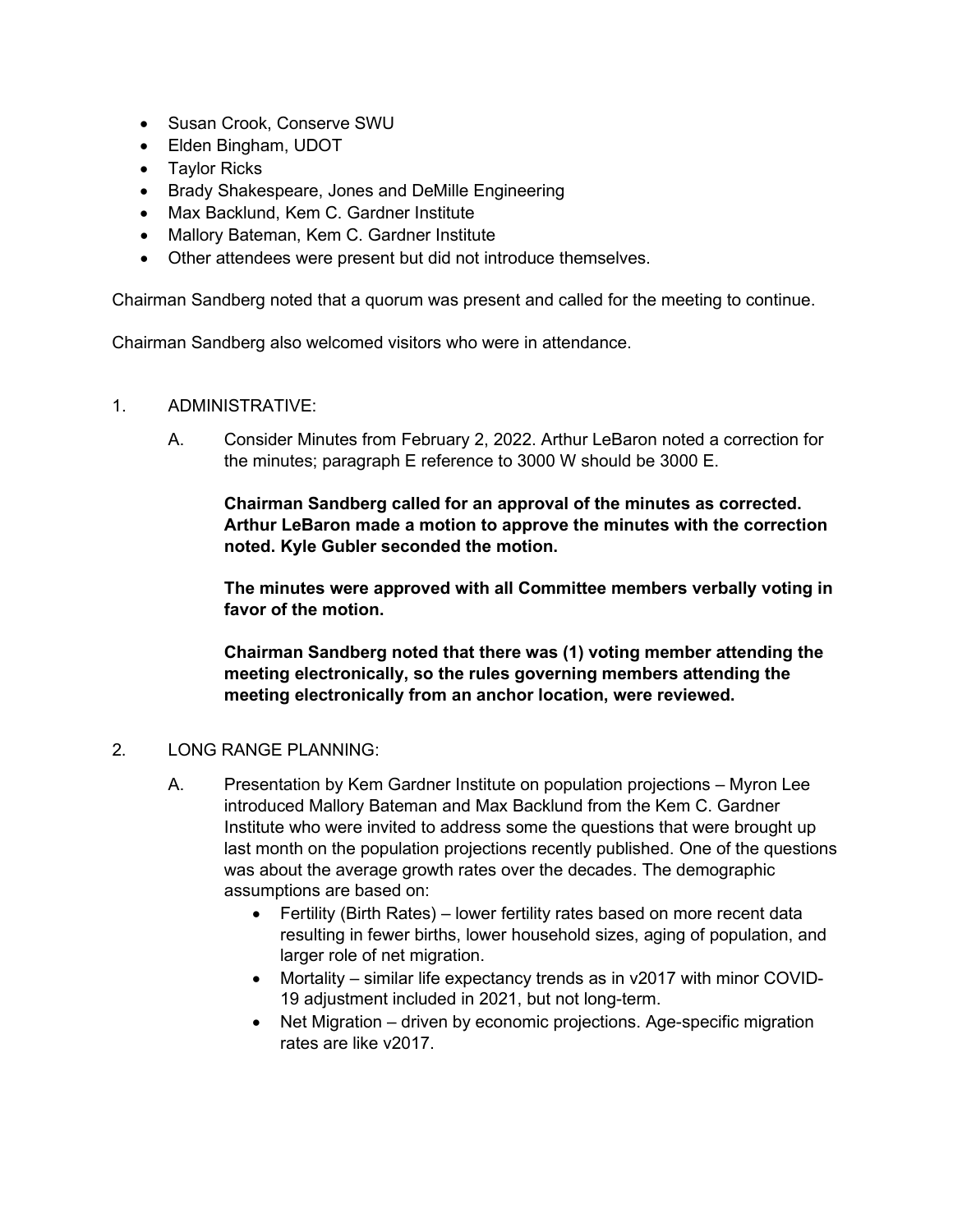The question from last month was why the projected growth in the 2020 to 2030 decade was approximately 4.5% whereas in the years 2050 to 2060 was approximately 1.1%.

Using a slide presentation, Mallory discussed the growth rate projections vs population growth rate projections. A discussion was held about each of areas in the County and the projections for growth. Mallory indicated that the projections are based on resident populations and does not include second home/vacation home numbers.

B. Discussion of COG Transportation Priority List – The COG 2021 annual master priority corridor preservation projects list was reviewed and discussed.

Todd Edwards reported that the COG meeting has been tentatively scheduled for **Tuesday, March 15, 2022**. One of the agenda items will be to update and approve a 2022 Master Priority Corridor Preservation Projects List.

Todd Edwards mentioned that if anyone would like to either add or delete any roadways from the current list to please submit their requests to himself (Todd Edwards) at [todd.edwards@washco.utah.gov](mailto:todd.edwards@washco.utah.gov) by Tuesday, March 8<sup>th</sup>. He asked that any submissions include the name of the roadway and a sketch showing its location. Mr. Edwards noted – that there is approximately \$350,000 in immediate needs, about \$600,000 in Grant funding, and about \$470,000 in preservation funds.

### 3. PUBLIC INVOLVEMENT:

A. 2022 Transportation Expo recap – the overall perception is that it was very successful. It appears that is the  $2<sup>nd</sup>$  most attended expo with 879 visitors and that the demographics were a little younger this year than in the past. The comments received from those attending the expo were presented and discussed.

## 4. LOCAL PROJECT STATUS UPDATES:

A. Hurricane – The 2800 W project has been awarded and should start in June with a completion around Thanksgiving. They will be doing Chip seal and Slurry seal this year.

Arthur mentioned that Hurricane City participated in the Love Where you Live clean-up project and noted that Hurricane City had a particularly good response from the city staff. In response to comments about having more volunteers, Chris Hall (UDOT) reported that they would prefer not to have volunteers just because of the safety issues and the risk of how dangerous the traffic can be. They would prefer to have just the cities and the other employees that are aware of the risk and had a safety briefing before they were out there.